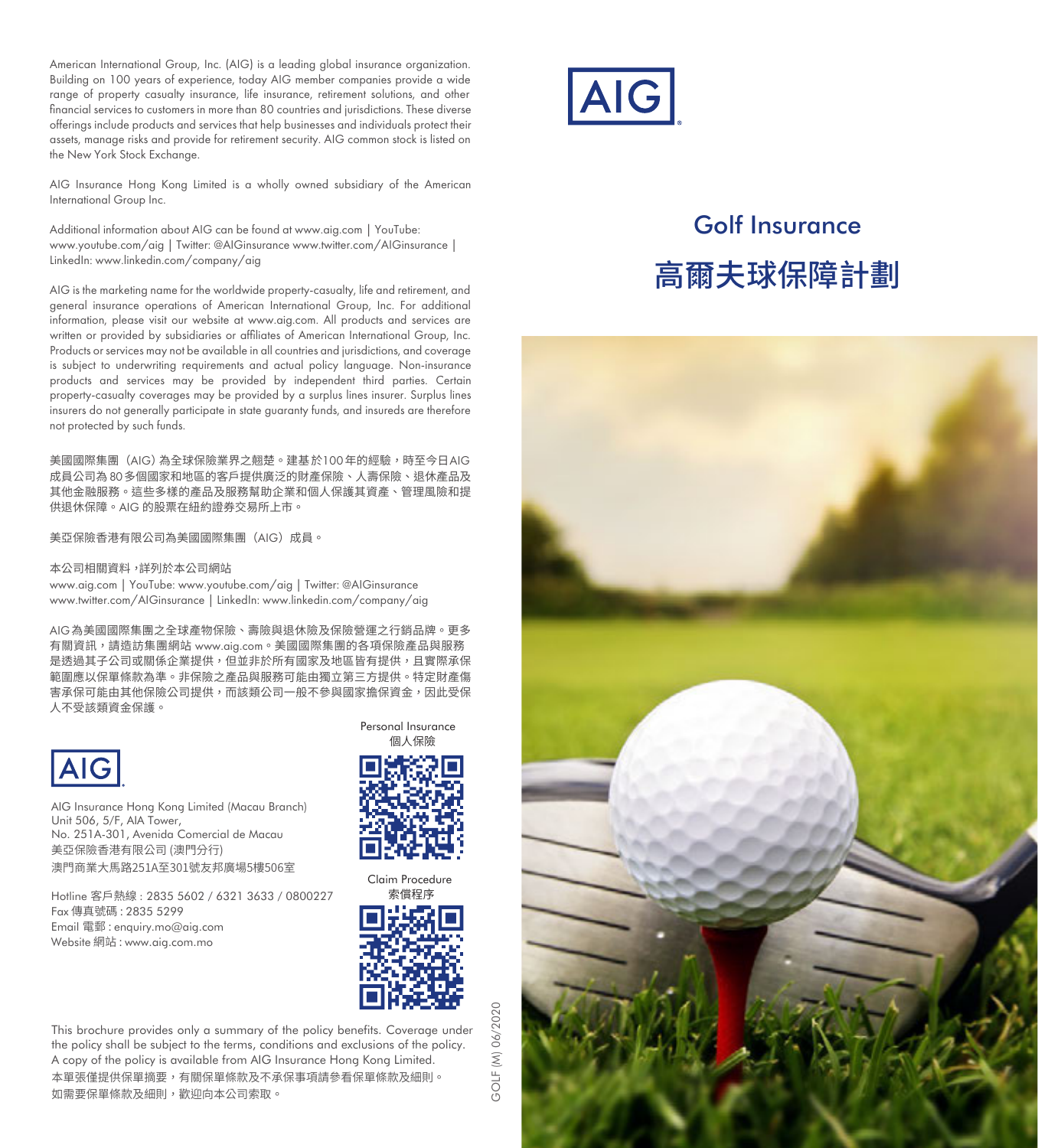| <b>Summary of Coverage</b><br>保障範圍                                                                                                                                                                                                                                                                                                                                                                                                   | 每年最高保障額 (澳門幣\$)              | Maximum Limit per year (MOP\$) |
|--------------------------------------------------------------------------------------------------------------------------------------------------------------------------------------------------------------------------------------------------------------------------------------------------------------------------------------------------------------------------------------------------------------------------------------|------------------------------|--------------------------------|
|                                                                                                                                                                                                                                                                                                                                                                                                                                      | <b>Standard Plan</b><br>基本保障 | Deluxe Plan<br>超級保障            |
| Third Party Legal Liability<br>第三者公眾法律責任<br>Covers legal liability to third party for<br>accidental bodily injury and/or damage<br>to property while playing or practicing<br>golf at any regulated golf course, subject<br>to Macau laws and jurisdiction.<br>(Property damage deductible of MOP\$500<br>in respect of each and every loss)<br>於認可高爾夫球球會中練習或打球時因<br>意外導致第三者受傷及/或財物損毀之法<br>律責任,並以澳門法律為準。<br>(投保人須自負每次財物索償之首MOP\$500) | \$3,000,000                  | \$6,000,000                    |
| 2.<br>Damage to Clubs and<br><b>Loss of Personal Effects</b><br>個人財物<br>Covers accidental damage to clubs<br>and loss of golf bags, trolleys and<br>personal effects, caused by insured<br>perils at regulated golf course.<br>於認可高爾夫球球會內因承保風險<br>而損毀球桿、或損失球袋、高爾夫球<br>手推車及隨身私人物品。                                                                                                                                                    |                              |                                |
| - Golf Equipment<br>高爾夫球用具<br>• Iron Max Limit / Item                                                                                                                                                                                                                                                                                                                                                                                | \$20,000                     | \$30,000                       |
| 鐵桿每件最高賠償額<br>• Wood Max Limit / Item                                                                                                                                                                                                                                                                                                                                                                                                 | \$1,000                      | \$1,500                        |
| 木桿每件最高賠償額<br>Personal Effects                                                                                                                                                                                                                                                                                                                                                                                                        | \$2,000                      | \$2,500                        |
| 個人財物<br>Max Limit / Item                                                                                                                                                                                                                                                                                                                                                                                                             | \$5,000                      | \$7,500                        |
| 每件最高賠償額                                                                                                                                                                                                                                                                                                                                                                                                                              | \$1,000                      | \$1,500                        |
| 3.<br>Hole-In-One<br>-桿入洞<br>Indemnifies you for expenses incurred<br>for hospitality as a result of scoring a<br>hole-in-one at any regulated golf course<br>with a par of 65 or more.<br>於認可高爾夫球球會內 (以多於標準桿<br>65桿或以上設計為準) 創下一桿入洞的<br>佳績,支付所需的祝捷費用。                                                                                                                                                                                | \$15,000                     | \$20,000                       |
| 1st "Hole-In-One"Max Limit<br>首次"一桿入洞"最高賠償額                                                                                                                                                                                                                                                                                                                                                                                          | \$3,000                      | \$5,000                        |
| 2nd"Hole-In-One"Max Limit<br>第二次"一桿入洞"最高賠償額                                                                                                                                                                                                                                                                                                                                                                                          | \$5,000                      | \$7,000                        |
| 3rd"Hole-In-One"Max Limit<br>第三次<br>−桿入洞"最高賠償額                                                                                                                                                                                                                                                                                                                                                                                       | \$7,000                      | \$8,000                        |
| 4.<br>Personal Accident<br>個人意外<br>(Age Limit 受保年齡 : 16-65)<br>Covers accidental death and<br>disablement which you may suffer<br>while playing or practicing golf at any<br>regulated golf course.<br>於認可高爾夫球球會中練習或打球時因<br>意外導致身故或傷殘。                                                                                                                                                                                               | \$300,000                    | \$600,000                      |

| 每年最高保障額 (澳門幣\$)     | aximum Limit per year (MOP\$) |                                                          | Standard Plan<br>基本保障 | Deluxe Plan<br>超級保障 |
|---------------------|-------------------------------|----------------------------------------------------------|-----------------------|---------------------|
| andard Plan<br>基本保障 | Deluxe Plan<br>超級保障           | Minimum Premium (MOP\$)                                  | \$300                 | \$680               |
| 3.000.000           | \$6,000,000                   | 最低保費額 (澳門幣\$)                                            |                       |                     |
|                     |                               | ο<br><b>Family Extension</b><br>加購家庭成員計劃保障               | Standard Plan<br>基本保障 | Deluxe Plan<br>超級保障 |
|                     |                               | Minimum Premium per member (MOP\$)<br>每位家庭成員的最低保費(澳門幣\$) | \$150                 | \$150               |
|                     |                               |                                                          |                       |                     |

The "Family Extension" is only available to the following immediate family members who are living in the same household:

#### 家庭計劃成員須為與閣下同住的以下人士 :

- 1) Spouse 配偶;<br>2) Children (gger
- 2) Children (aged 3 or above) 子女 (年齡為3歲或以上);<br>3) Parents / Parents-in-law 父母 / 配偶父母 :
- 3) Parents / Parents-in-law 父母 / 配偶父母 ;<br>4) Siblings (aged 3 or above) 兄弟姊妹 (年齡
- Siblings (aged 3 or above) 兄弟姊妹 (年齡為3歲或以上).

The coverages and limits of your Golf Policy will remain unchanged. 保單的保障範圍及保額均維持不變。

#### Note 注意:

- 1. Professional golfer is not covered under this plan. 此保障計劃不承保職業高爾夫球員。
- 2. The Proposer must be a Macau resident and is normally residing in Macau. 投保人必須為澳門居民及經常居住於澳門。
- 3. The Proposer must be aged 18 or above. (For Personal Accident coverage, age limit is from 16 to 65.)投保人必須年滿18歲或以上 (個人意外保障受保年齡為16至65歲)。
- 4. The benefit for "Hole-In-One" is limited to one hospitality for each hole-in-one scoring 每次 "一桿入洞" 之獎賞只限於一次祝捷飲食之費用。
- 5. Except for Children and Siblings, who must in each case be aged 3 or above, we accept insureds at any age. However, in such case, if the age of an insured is less than 16, or at 66 or above, Golf Insurance Section 4 – Personal Accident cover will be excluded from that insured person. Please refer to Golf Insurance Policy wordings for details. 除子女及兄弟姊妹須各自為3歲或以上,參與計劃的家庭成員並沒有年齡限制。如受 保人的年齡在 ��-�� 歲的範圍以外,高爾夫球保障計劃中第四項「個人意外保障」 將不適用於該受保人。詳情請參閱保單條款內容及細則。